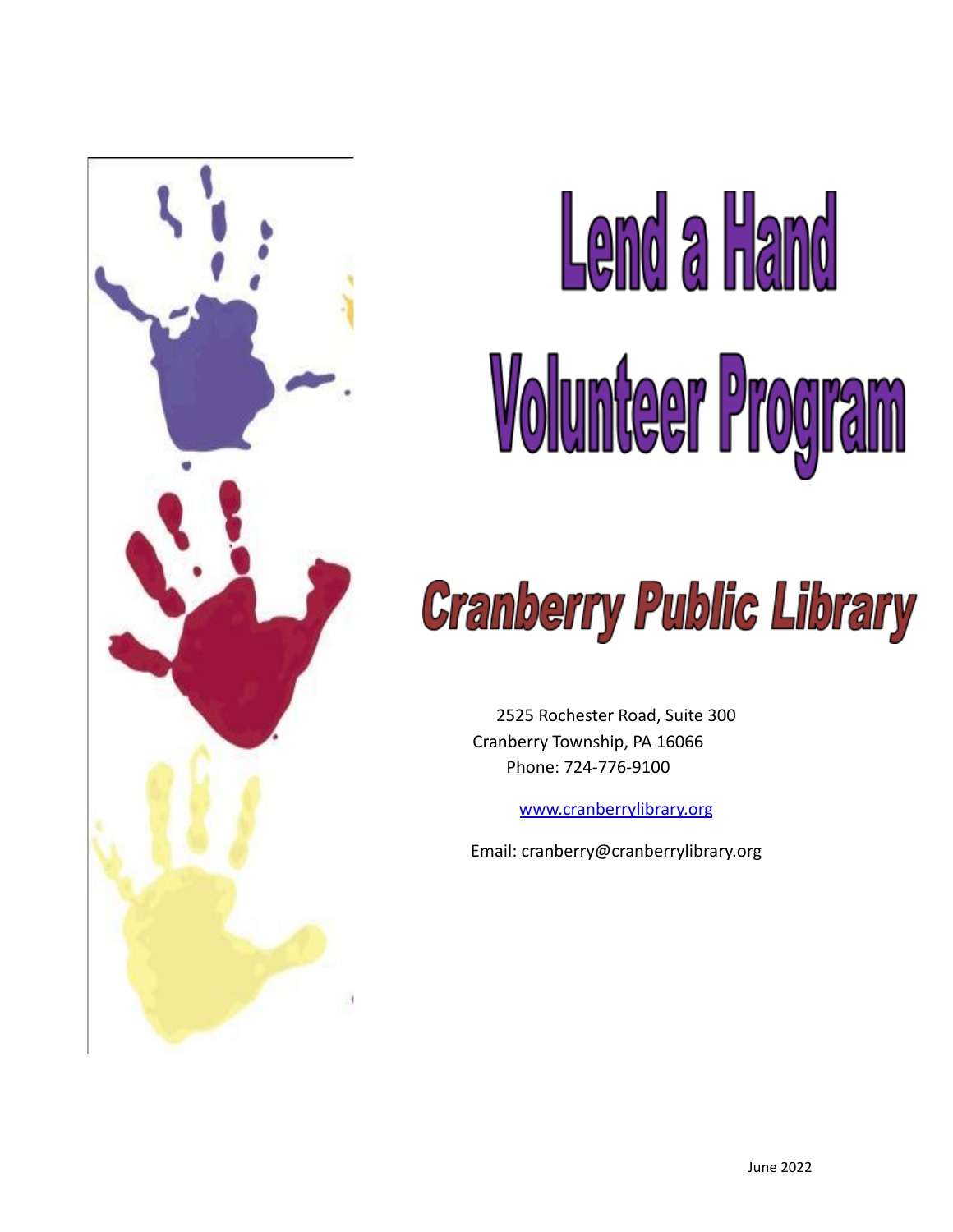## THE MISSION OF THE CRANBERRY PUBLIC LIBRARY...

To strengthen our community by serving as a hub for information, inspiration, and enrichment.

#### **We believe that:**

Our Library inspires the imagination.

Our Library is respectful of diverse opinions and treats all individuals with dignity and respect. All people have the right to privacy, confidentiality, and intellectual freedom.

A library should enhance the quality of life of a community.

A library should provide equal access to information and services.

A library promotes literacy and life-long learning.

Community members should have a place where they feel comfortable to learn, share, discover, and create.

*Endorsed by the Cranberry Public Library Board, July 2021*

## HISTORY OF THE CRANBERRY PUBLIC LIBRARY

In 1973, Cranberry Public Library occupied 120 square feet in the Municipal Building with a collection of two hundred books. The Township population was approximately 7,485 persons. In March 1991, the Library moved into its present facility and occupied 11,000 square feet in the Cranberry Township Municipal Center. The children's wing and an expanded computer lab area were added in 2002. In 2014 additional meeting room space and the Mazzoni Reading Garden were added. In 2019/20 the library was once again renovated to include The Forge Makerspace.

The Library receives funding from the Commonwealth of Pennsylvania, Butler County and Cranberry Township and Seven Fields Borough. The Library is governed by a seven member Board of Trustees who are appointed by the Cranberry Township Board of Supervisors. The trustees each serve a three year term.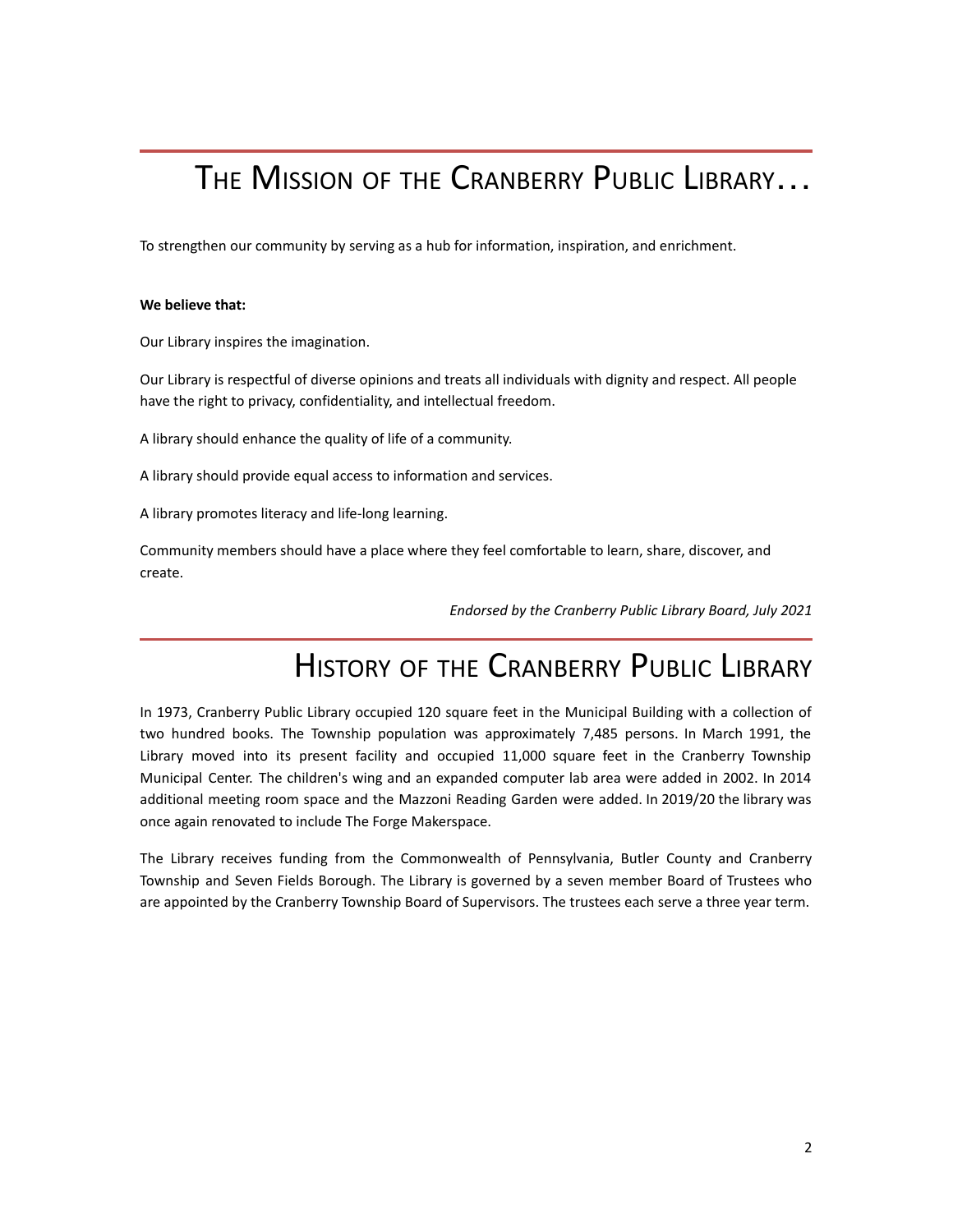## THANK YOU FROM THE CRANBERRY PUBLIC LIBRARY BOARD OF TRUSTEES

Thank you for your interest in becoming a CPL volunteer. You can make an important difference in the quality of Library service in our community by sharing your time and talent.

Library volunteers work side by side with staff in many of the Library's activities. In the orientation process, you will learn more about the variety of opportunities open to you. With your help, our professional staff will be able to increase services and programs for our patrons.

This will be an exciting learning experience – welcome to Cranberry Public Library!

#### *You will be able to . . .*

- Acquire new skills
- Expand your social horizons
- Serve your community and help people every day
- Keep up with the latest books and other library materials
- Help, and be appreciated for it
- Be a part of a vital public resource
- Brag that you volunteer for the busiest public library in Butler County

#### *What is expected of you?*

- Respect the public and be responsive to the diverse needs of our growing community
- Maintain a friendly, professional demeanor at all times
- Be willing to learn
- Meet the schedule and volunteer hours that are mutually agreed upon

*We welcome your gift of time, whatever it may be; and thank you for sharing your talents!*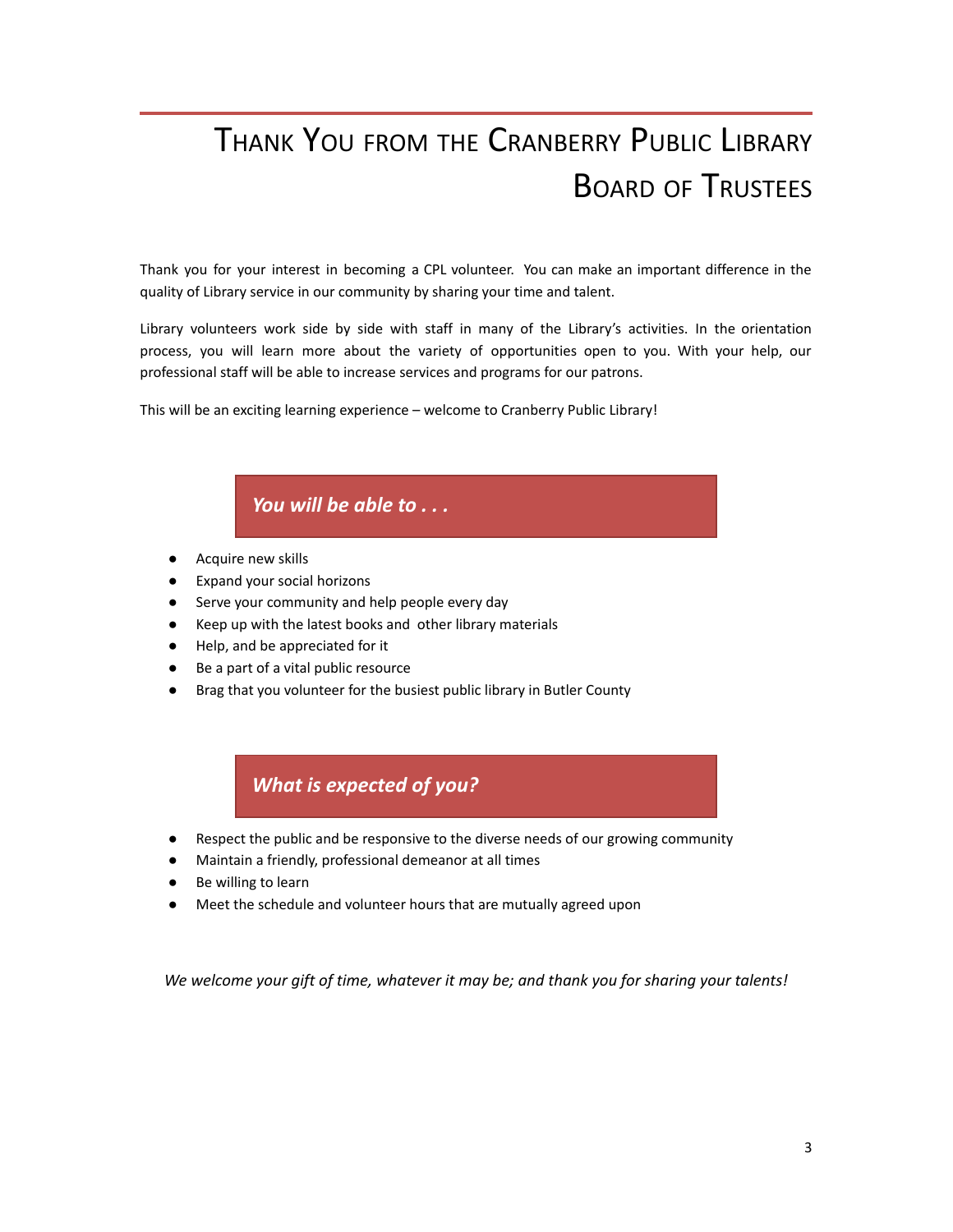From the Library Director

Dear Library Volunteer,

It is a great pleasure for me to take this opportunity to welcome you to Cranberry Public Library. Your willingness to share your time, energy and special skills with us is greatly appreciated. Your help as a volunteer allows the Library to provide a high level of service to our community and serve as an integral hub of information, inspiration and enrichment.

Public libraries are truly for the people. They are a unique community resource available to everyone regardless of age, race, gender identity, or socio-economic status. The concern for and knowledge of the Library that you carry into the community on our behalf are extremely valued and appreciated. Thank you for recognizing the crucial role that the Library serves in our community!

Sincerely,

Leslie Pallotta

Leslie Pallotta Library Director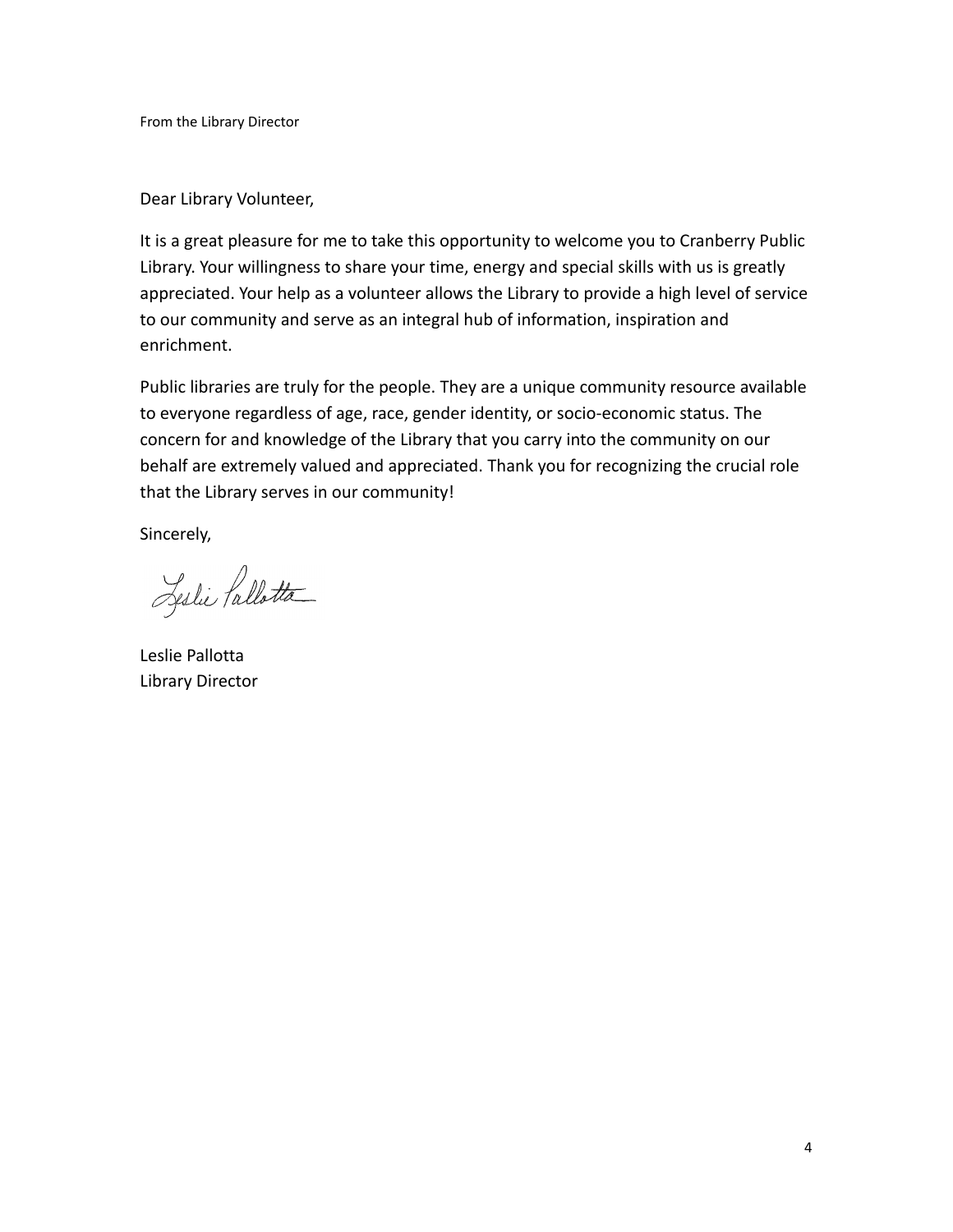#### BECOMING A CPL VOLUNTEER

Individuals aged 14 and older are welcome to apply to become volunteers at CPL.

Anyone who is required to complete community service hours for school, Scouts, or any other reason, including court appointed hours, are asked to speak with one of the Librarians on staff before completing this form.

To become a volunteer you will need to complete the following steps:

- Complete and submit a Volunteer Application Form
- Submit the PA state mandated criminal record checks and child abuse clearances to the Adult Services Librarian
- Sign the PA state mandated Disclosure Statement or submit FBI Fingerprint clearances (our Adult Services Librarian can help you with this)
- Complete an in-person interview
- Tour the Library and Township Municipal Center
- Meet the Library staff
- Request, be selected for, and then be placed into a particular job or jobs
- Receive additional job orientation and training relative to those specific assigned volunteer jobs

#### VOLUNTEER OPPORTUNITIES

A sampling of Library volunteer opportunities is listed below. Not all opportunities are available at all times.

- Adopt-a-Shelf
- Shelf Elf
- Display Artist
- Checker Inner
- Storytime Helper
- Program Helper
- Inventory Assistant
- Computer Class Helper
- Library Ambassador
- The Forge (Makerspace) assistant
- "Wrap" Artist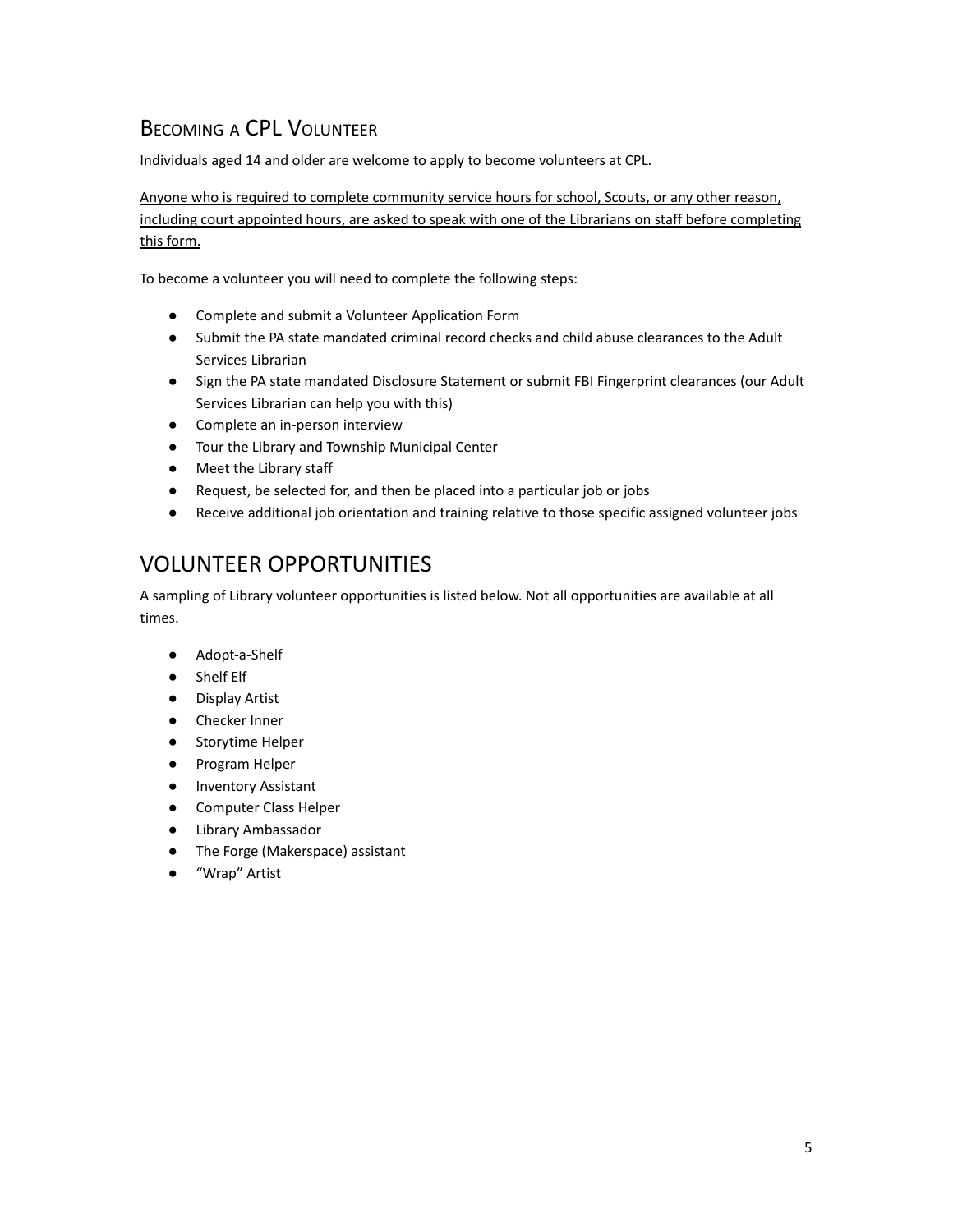## VOLUNTEER GUIDELINES

#### **ATTENDANCE**

We value your contributions and depend on you to be present at the scheduled time. Volunteers who know they will be absent or late should notify the Volunteer Coordinator as soon as possible.

#### **REPORTING FOR DUTY AND RECORDING VOLUNTEER HOURS**

You must sign-in at the beginning and sign-out upon completion of your shift, noting the total number of hours that you worked. Keeping an accurate tally of volunteer work hours is very important. Please do not bring valuable items to work.

#### **APPEARANCE**

Volunteers are ambassadors for the Library and should present a positive image to the public. Please check with the Volunteer Coordinator if you are uncertain about appropriate dress.

#### **NAME TAGS**

Always wear your name badge while working in the Library. It is important for Library patrons to be able to identify individuals who are able to help them with directions and information.

#### **CUSTOMER SERVICE**

As a volunteer, you may well be the first official contact a patron has with the Library. Please maintain a professional, friendly demeanor at all times. As our community grows and becomes increasingly diverse, you may encounter a patron who speaks another language. If you are unable to provide assistance, please accompany the patron to a professional staff member.

#### **CONFIDENTIALITY/PRIVACY**

All transactions between Library users and staff or volunteers are strictly confidential. Volunteers are required to uphold this policy. This includes any information about materials a patron has looked at, asked for, requested or checked out, as well as reference questions asked by Library users.

Non-Disclosure

- The protection of confidential business information is vital to the interests and the success of CPL. Such confidential information includes, but is not limited to, the following examples:
	- o Information relating to patrons (Library borrowers). Do not disclose to others what items a person has checked out currently or in the past. Do not disclose names, addresses, or other information about patrons except under specific court order or under other provision of law.
	- $\circ$  Communications regarding the Library and its services to the public shall be issued through the Director's office or shall bear his/her approval.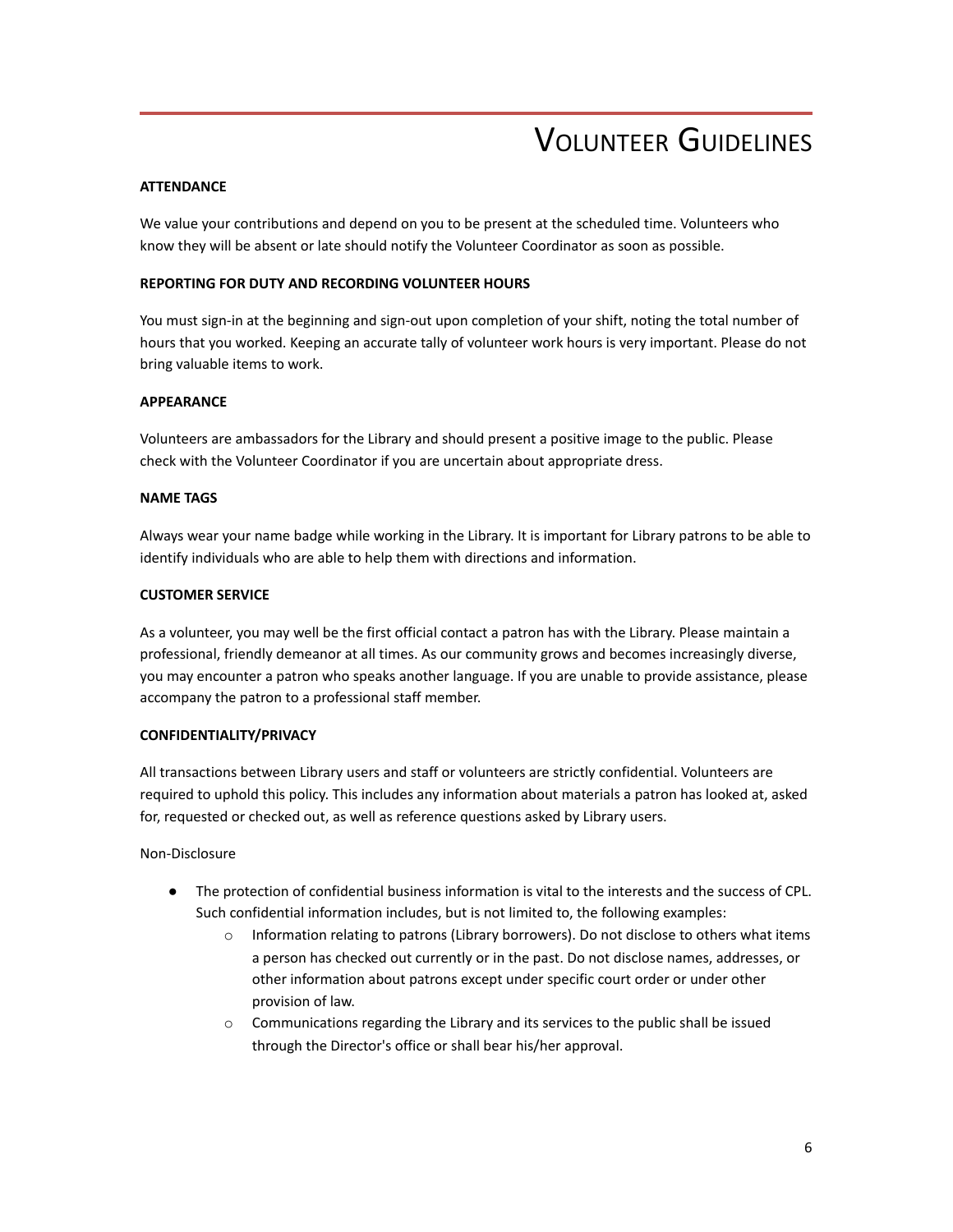● Volunteers who improperly use or disclose confidential business information will be subject to disciplinary action, up to and including termination of their volunteer opportunity, even if they do not actually benefit from the disclosed information.

#### **HEALTH AND SAFETY**

Because safety is everyone's job, volunteers are asked to be alert at all times to safety hazards. Unsafe acts or conditions should be reported to a professional staff member. Please notify the Library Director of any assignment which causes physical discomfort or which could lead to personal injury. All injuries, whether minor or serious, must be reported directly to the Volunteer Coordinator or a professional staff member immediately.

#### **FIRE DRILLS**

Fire evacuation drills are a vital part of the comprehensive Cranberry Township fire safety program. Drills are conducted at least once a year. All Library volunteers must evacuate the building during fire drills. Failure to evacuate may result in dismissal from the Volunteer Program.

#### **DRUG FREE WORKPLACE**

Use of alcohol or illegal drugs in the Library and on municipal grounds is prohibited, as is the abuse of any drug or alcohol, or reporting for duty under the influence of drugs or alcohol.

#### **RECOGNITION**

Recognition is an important component of a volunteer program and is one of the ways the Library can say "Thank You" to a volunteer. Volunteers are honored at the annual volunteer appreciation party and other times throughout the year. Documentation of hours is essential in order to recognize milestone hours donated.

#### **EMPLOYMENT**

Volunteers who are interested in paid employment with the Library should submit an application for posted positions and will compete with all other applicants responding to notices for available positions.

#### **PERFORMANCE REVIEW**

The Volunteer Coordinator will meet with you to review your volunteer experiences. Depending on the extent and complexity of your job, the evaluations may be formal or informal, written or oral. It is important that you communicate clearly and frequently with your supervisor. Discuss any success, difficulties, suggestions, or questions you have.

#### **DISCIPLINARY PROCEDURES**

Volunteers, in their capacity as unpaid staff, are expected to meet the same standards of professionalism required of Library staff. Because an unsatisfactory volunteer is an unfair burden upon fellow volunteers and Library employees, those who fail to meet the requirements of the job descriptions or violate Library policies will be asked to leave the Volunteer Program.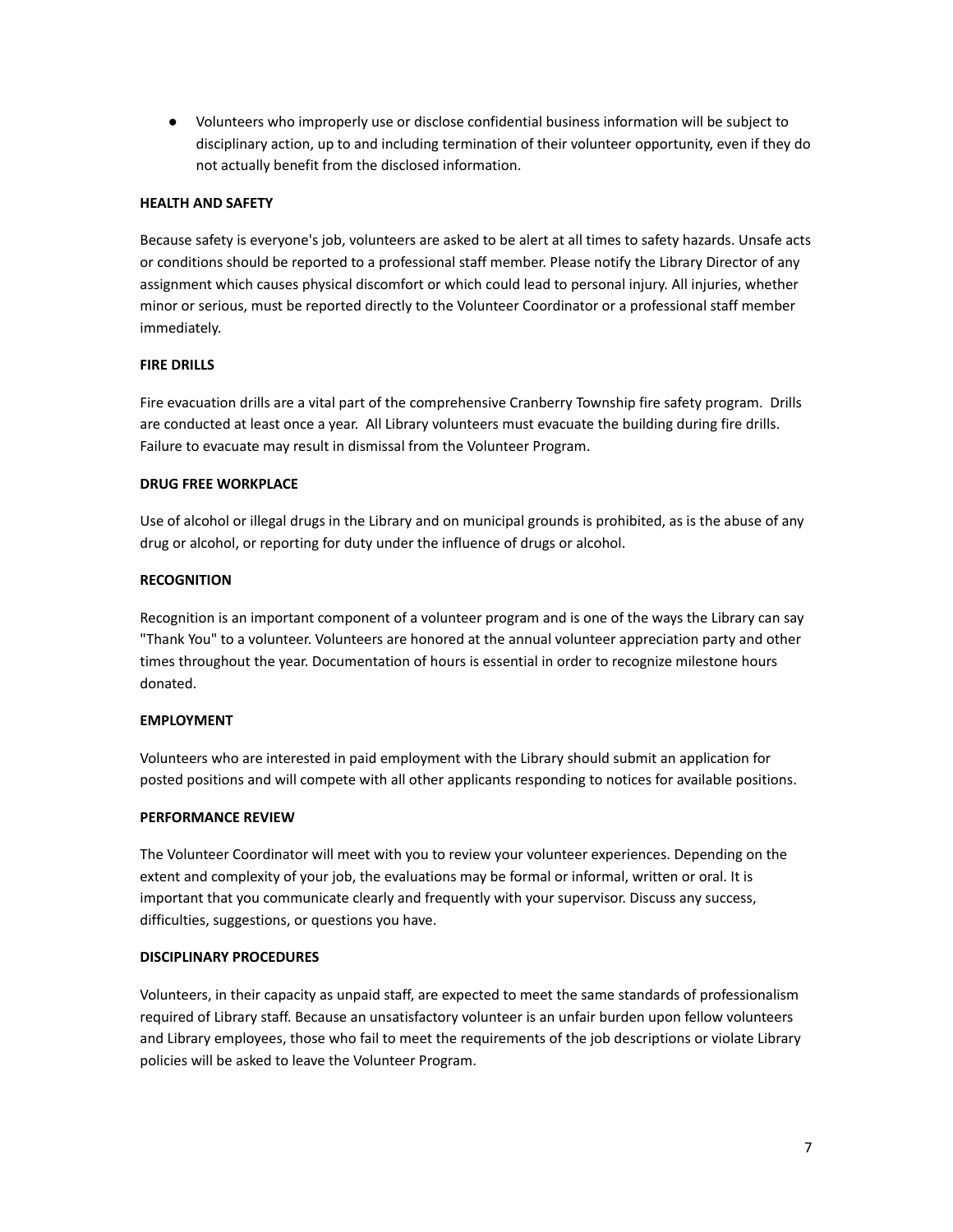### EXCERPTS FROM THE

## CRANBERRY PUBLIC LIBRARY POLICY MANUAL

**A complete copy of the Policy Manual is available at the Circulation Desk. All Library policies apply equally to employees and volunteers.**

#### **103 Equal Employment Opportunity**

Effective Date: 9/1/91; Revision Date: 4/21/09

It is the policy of the Cranberry Public Library that there will be no discrimination in the selection and recruitment of new employees by reason of sex, marital status, non job-related physical abilities, politics, religion, national origin, or any other consideration that is unrelated to merit or to the qualifications deemed necessary for the successful performance of the duties of the position in question.

Cranberry Public Library will make reasonable accommodations for qualified individuals with known disabilities unless doing so would result in an undue hardship. This policy governs all aspects of employment, including selection, job assignment, compensation, discipline, termination, and access to benefits and training.

Any employees with questions or concerns about any type of discrimination in the workplace are encouraged to bring these issues to the attention of the Library Director. Employees can raise concerns and make reports without fear of reprisal. Anyone found to be engaging in any type of unlawful discrimination will be subject to disciplinary action, up to and including termination of employment.

#### **504 Use of Telephones**

Effective Date: 4/21/09; Revision Date:

To ensure effective telephone communications, employees should always speak in a courteous and professional manner. Please confirm information received from the caller, and hang up only after the caller has done so.

Personal use of the telephone is to be kept to an absolute minimum. Personal phone calls should not be taken at the circulation desk, as this phone is strictly for library use. If circumstance necessitates a personal phone conversation, it is requested that the call take place in the staff area of the library, out of the public area. Employees may be required to reimburse Cranberry Public Library for any charges resulting from their personal use of the telephone.

#### **505 Smoking**

Effective Date: 4/21/09; Revision Date:

In keeping with Cranberry Public Library's intent to provide a safe and healthful work environment, smoking is prohibited throughout the workplace.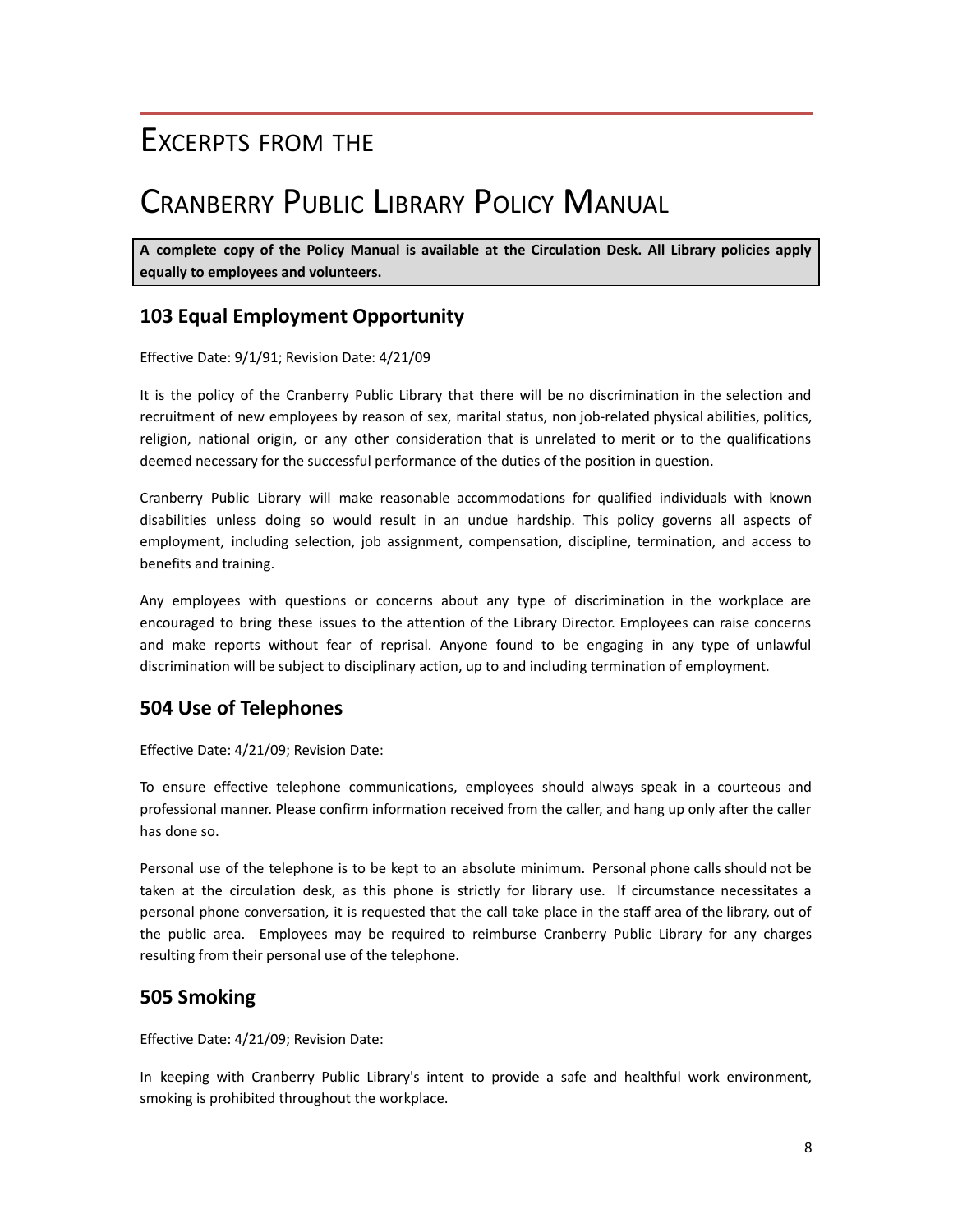This policy applies equally to all employees, customers, and visitors.

#### **508 Use of Equipment**

Effective Date: 4/21/09; Revision Date:

Equipment essential in accomplishing job duties is often expensive and may be difficult to replace. When using property, employees are expected to exercise care, perform required maintenance, and follow all operating instructions, safety standards, and guidelines.

Please notify the Library Director if any equipment, machines, or tools appear to be damaged, defective, or in need of repair. Prompt reporting of damages, defects, and the need for repairs could prevent deterioration of equipment and possible injury to employees or others. The Library Director can answer any questions about an employee's responsibility for maintenance and care of equipment used on the job.

The improper, careless, negligent, destructive, or unsafe use or operation of equipment can result in disciplinary action, up to and including termination of employment.

#### **516 Computers, Internet and E-mail Usage**

Effective Date: Revision Date: 4/21/09

Cranberry Public Library follows the Butler County Federated Library System's Internet Acceptable Use Policy (adopted by BCFLS Board July 16, 2008). It is expected that all Cranberry Public Library employees will adhere to the rules and regulations within this policy.

Of specific note are the following sections of the above mentioned policy:

- II. Adult Use of the Internet
	- Adults shall not access material that is obscene or pornographic.
	- Adults shall not engage in "hacking" or attempts to otherwise compromise system security.
		- Adults shall not engage in illegal activities on the internet.

Computers, computer files, the e-mail system the internet, and software furnished to employees by Cranberry Public Library are intended for business use.

Employees should notify their immediate Library Director, the Library Director upon learning of violations of this policy. Employees who violate this policy will be subject to disciplinary action, up to and including termination of employment.

#### **522 Workplace Safety**

Effective Date: 4/21/09 ; Revision Date:

Cranberry Public Library is committed to preventing workplace violence and to maintaining a safe work environment. The Library has adopted the following guidelines to deal with intimidation, harassment, or other threats of (or actual) violence that may occur during business hours or on its premises.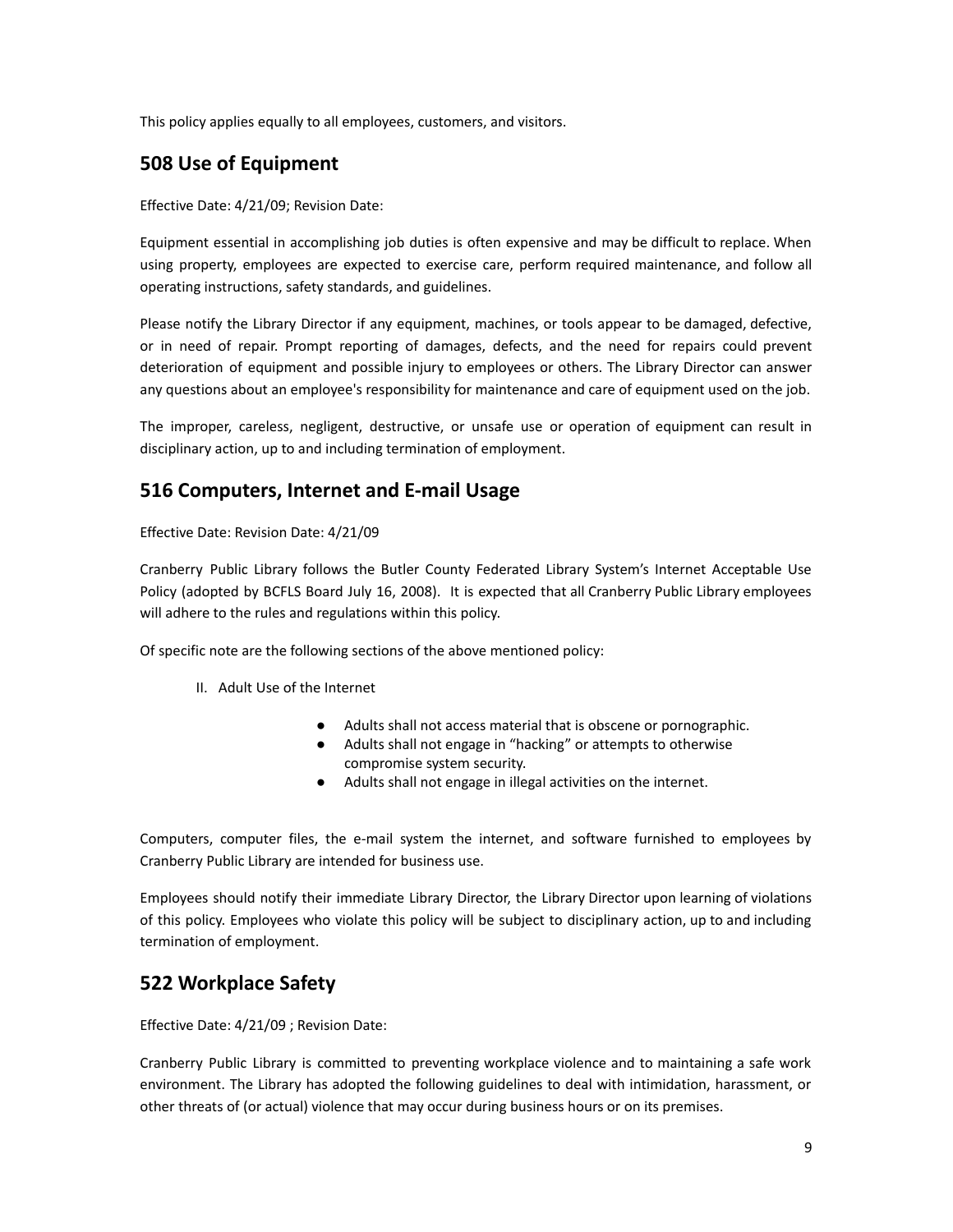All employees, including supervisors and temporary employees, should be treated with courtesy and respect at all times. Employees are expected to refrain from fighting, "horseplay," or other conduct that may be dangerous to others. Firearms, weapons, and other dangerous or hazardous devices or substances are prohibited from the premises of Cranberry Public Library without proper authorization.

Conduct that threatens, intimidates, or coerces another employee, a customer, or a member of the public at any time, including off-duty periods, will not be tolerated. This prohibition includes all acts of harassment, including unlawful harassment that is based on an individual's sex, race, age, or any characteristic protected by federal, state, or local law.

All threats of (or actual) violence, both direct and indirect, should be reported as soon as possible to the Library Director or the Cranberry Township Policy. This includes threats by employees, as well as threats by customers, vendors, solicitors, or other members of the public. When reporting a threat of violence, you should be as specific and detailed as possible.

All suspicious individuals or activities should also be reported as soon as possible to a Library Director. Do not place yourself in peril. If you see or hear a commotion or disturbance near your work station, do not try to intercede or see what is happening.

Cranberry Public Library will promptly and thoroughly investigate all reports of threats of (or actual) violence and of suspicious individuals or activities. The identity of the individual making a report will be protected as much as is practical.

Anyone determined to be responsible for threats of (or actual) violence or other conduct that is in violation of these guidelines will be subject to prompt disciplinary action up to and including termination of employment.

The Cranberry Public Library encourages employees to bring their disputes or differences with other employees to the attention of the Library Director before the situation escalates into potential violence. Cranberry Public Library is eager to assist in the resolution of employee disputes, and will not discipline employees for raising such concerns.

#### **701 Employee Conduct and Work Rules**

Effective Date: 4/21/09; Revision Date:

To ensure orderly operations and provide the best possible work environment, Cranberry Public Library expects employees to follow rules of conduct that will protect the interests and safety of all employees and the organization.

It is not possible to list all the forms of behavior that are considered unacceptable in the workplace. The following are examples of infractions of rules of conduct that may result in disciplinary action, up to and including termination of employment:

- Theft or inappropriate removal or possession of property
- Working under the influence of alcohol or illegal drugs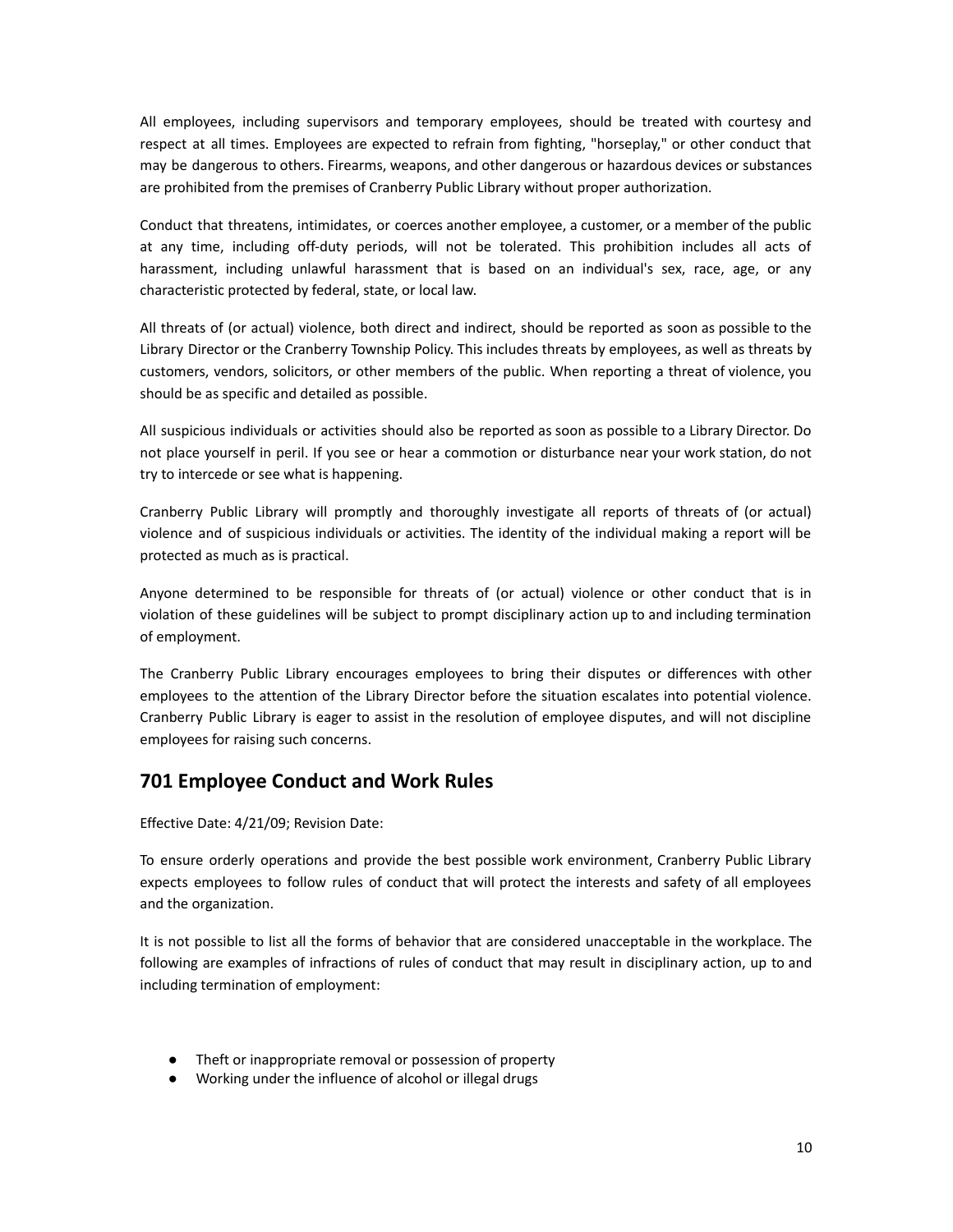- Possession, distribution, sale, transfer, or use of alcohol or illegal drugs in the workplace, while on duty, or while operating employer-owned vehicles or equipment
- Fighting or threatening violence in the workplace
- Boisterous or disruptive activity in the workplace
- Insubordination or other disrespectful conduct
- Violation of safety or health rules
- Sexual or other unlawful or unwelcome harassment
- Possession of dangerous or unauthorized materials, such as explosives or firearms, in the workplace
- Excessive absenteeism or any absence without notice
- Unsatisfactory performance or conduct

Employment with Cranberry Public Library is at the mutual consent of Cranberry Public Library and the employee, and either party may terminate that relationship at any time, with or without cause, and with or without advance notice.

If you experience or witness sexual or other unlawful harassment in the workplace, report it immediately to the Library Director. If the Library Director is unavailable or you believe it would be inappropriate to contact that person, you should immediately contact the Library Board President. You can raise concerns and make reports without fear of reprisal or retaliation.

All allegations of unlawful harassment will be promptly and discreetly investigated. To the extent possible, your confidentiality and that of any witnesses and the alleged harasser will be protected against unnecessary disclosure. When the investigation is completed, you will be informed of the outcome of the investigation.

Any employee who becomes aware of possible sexual or other unlawful harassment must immediately advise the Library Director or the Library Board President so it can be investigated in a timely and confidential manner. Anyone engaging in sexual or other unlawful harassment will be subject to disciplinary action, up to and including termination of employment.

#### **712 Solicitation**

Effective Date: 4/21/09 ; Revision Date:

In an effort to ensure a productive and harmonious work environment, persons not employed by Cranberry Public Library may not solicit or distribute literature in the workplace without permission of the Library Director.

Cranberry Public Library recognizes that employees may have interests in events and organizations outside the workplace. However, employees may not solicit or distribute literature concerning these activities during working time. (Working time does not include lunch periods, work breaks, or any other periods in which employees are not on duty.)

In addition, the posting of written solicitations on company bulletin boards is prohibited. Bulletin boards are reserved for official organization communications on such items as:

- Employee announcements
- Internal memoranda
- Organization announcements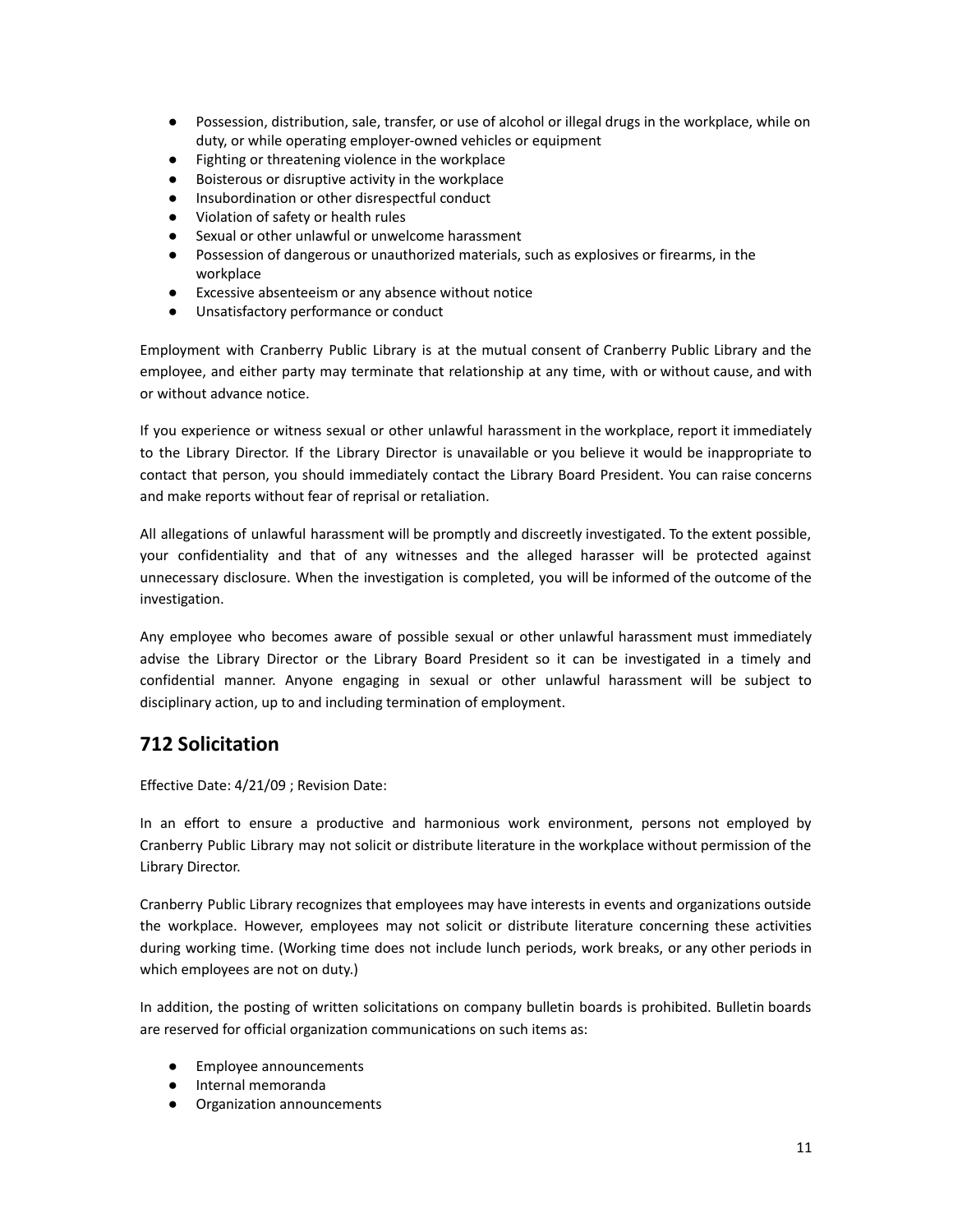#### **703 Unlawful Harassment**

Effective Date: 4/21/09; Revision Date:

Cranberry Public Library is committed to providing a work environment that is free from all forms of discrimination and conduct that can be considered harassing, coercive, or disruptive, including sexual harassment. Actions, words, jokes, or comments based on an individual's sex, race, color, national origin, age, religion, disability, sexual orientation, or any other legally protected characteristic will not be tolerated.

Sexual harassment is defined as unwanted sexual advances, or visual, verbal, or physical conduct of a sexual nature. This definition includes many forms of offensive behavior and includes gender-based harassment of a person of the same sex as the harasser. The following is a partial list of sexual harassment examples:

- Unwanted sexual advances.
- Offering employment benefits in exchange for sexual favors.
- Making or threatening reprisals after a negative response to sexual advances.
- Visual conduct that includes leering, making sexual gestures, or displaying of sexually suggestive objects or pictures, cartoons or posters.
- Verbal conduct that includes making or using derogatory comments, epithets, slurs, or jokes.
- Verbal sexual advances or propositions.
- Verbal abuse of a sexual nature, graphic verbal commentaries about an individual's body, sexually degrading words used to describe an individual, or suggestive or obscene letters, notes, or invitations.
- Physical conduct that includes touching, assaulting, or impeding or blocking movements.
- Unwelcome sexual advances (either verbal or physical), requests for sexual favors, and other verbal or physical conduct of a sexual nature constitute sexual harassment when: (1) submission to such conduct is made either explicitly or implicitly a term or condition of

employment;

(2) submission or rejection of the conduct is used as a basis for making employment decisions;

or,

(3) the conduct has the purpose or effect of interfering with work performance or creating an intimidating, hostile, or offensive work environment.

#### **710 Mandated Policy to Report Child Abuse and Employee/Volunteer Clearance Requirements**

Effective Date: 4/20/15; Revision Date:

#### **I. Introduction**

This policy of Cranberry Public Library establishes the requirements and procedures for reporting suspected child abuse in compliance with the Pennsylvania Child Protective Services Law, and requires that all necessary employees and volunteers obtain and maintain required background clearances.

**II. Duty to Report**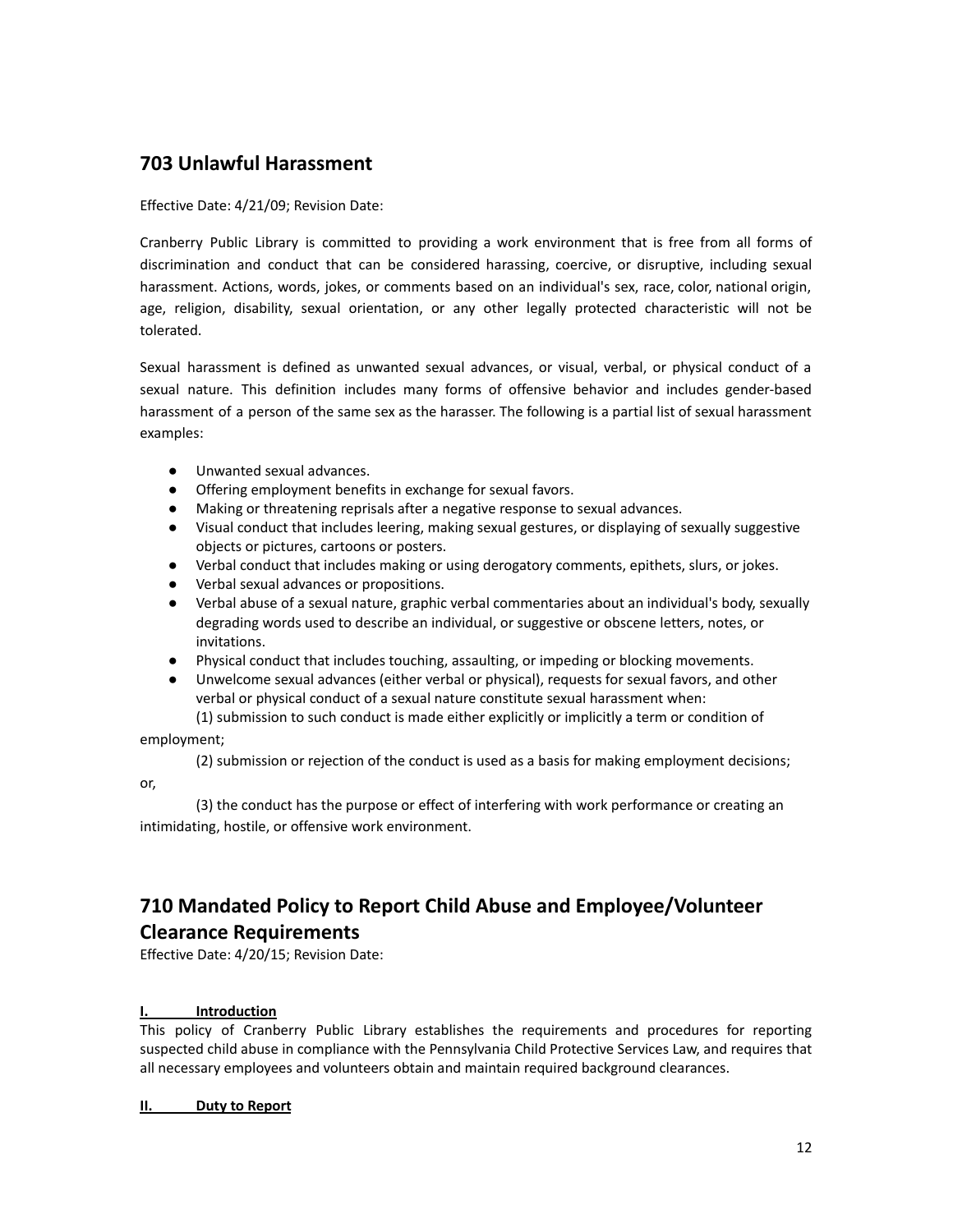An employee or volunteer of the library, age 18 years or older, who has direct contact with children in the course of employment or service must report suspected child abuse, if the employee or volunteer has reasonable cause to suspect that a child is a victim of child abuse.<sup>1</sup> Employees and volunteers are also obligated to report if:

- Someone An individual discloses that an identifiable child is the victim of abuse; or,
- Someone An individual aged 14 or older discloses that they committed child abuse

A mandatory reporter is not required to identify the person responsible for the child abuse to make a report of abuse.

Any person required to report suspected child abuse who, in good faith, reports or causes the report to be made shall have immunity from civil and criminal liability related to those actions.

A person or official required to report a case of suspected child abuse who willfully fails to do so commits a misdemeanor of the third degree for the first violation and a misdemeanor of the second degree for a second of subsequent violation.

Employees and volunteers who are not required to report child abuse because they do not have direct contact with children or because they are under age 18 are encouraged, although not required by law, to make a report of suspected child abuse.

full definition of the term "child abuse" is set forth in endnote i at the conclusion of this policy.

#### **III. Reporting Procedures**

Library employees and volunteers who suspect child abuse shall make an immediate and direct report of suspected child abuse to **ChildLine by calling [1-800-932-0313](http://www.compass.state.pa.us/cwis%20or%20by%20calling%201-800-932-0313)**.

Within 48 hours of reporting to ChildLine, the employee or volunteer suspecting abuse shall make a written report on the forms provided by the Department of Public Welfare **(Report of Suspected Child Abuse [CY-47])** to Butler County Children and Youth Services. The CY-47 form is available at [https://reportsuspectedabuse.com/.](https://reportsuspectedabuse.com/) The telephone number for Butler County Children and Youth Services is (724) 284-5156.

The Library Director must be notified of all reports of suspected abuse. In the event that the Library Director is the individual being reported, the Library Board President should be notified of the report.

Contact information for ChildLine, Butler County Children and Youth Services, and Reports of Suspected Child Abuse forms will be available in the Library Director's office and in the Youth Services office.

The Library Director is responsible for ensuring that all employees and volunteers are up-to-date on reporting requirements.

#### **IV. Investigation**

Butler County Children and Youth Services investigating a report of suspected child abuse.

Employees and volunteers required to report cases of suspected child abuse may take or cause to be taken photographs of the child who is the subject of a report. Photographs shall be sent to Butler County Children and Youth Services at the time the written report is sent, or as soon as possible thereafter. Butler County Children and Youth Services shall have access to actual photographs or duplicates upon request.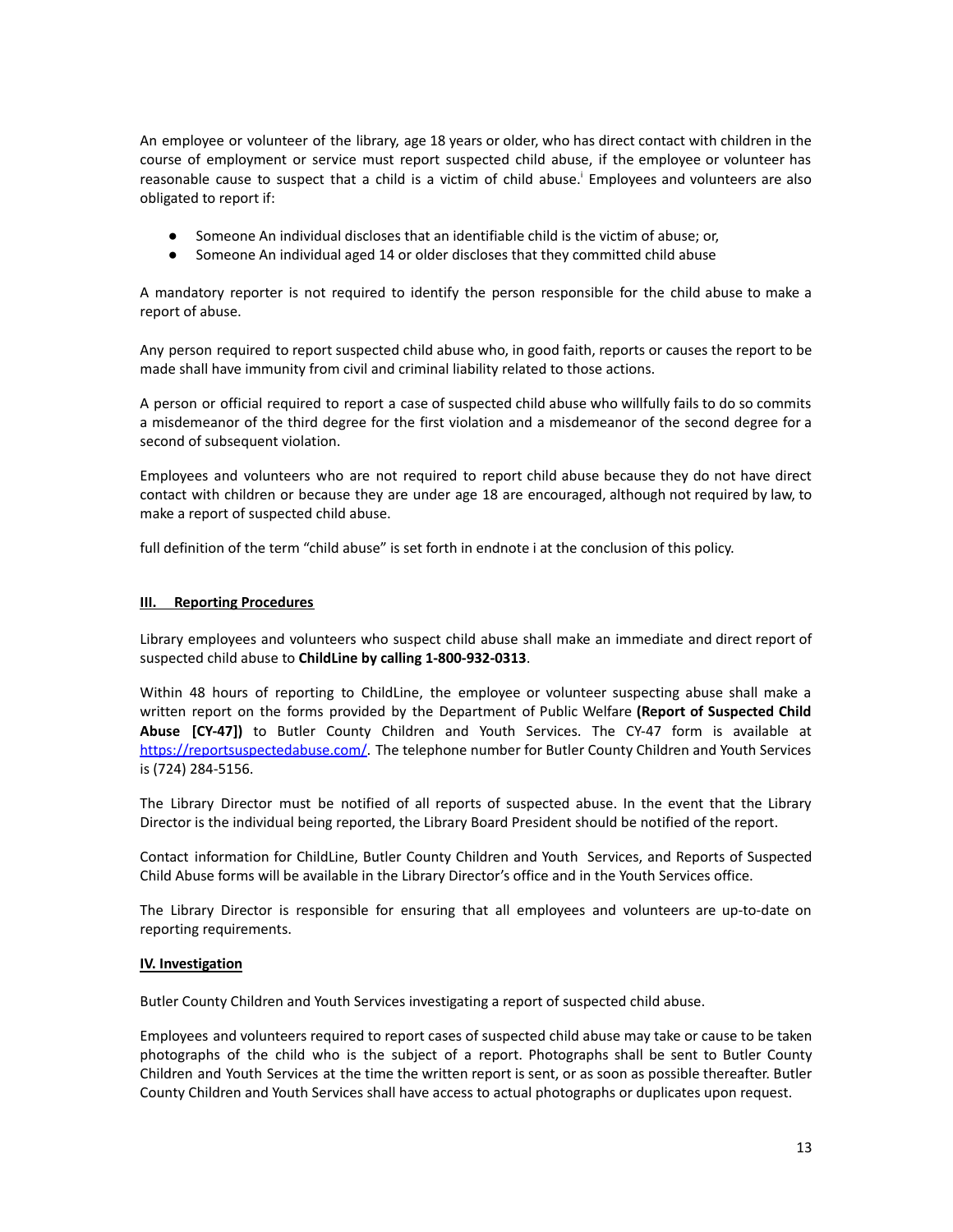#### **V. Employee & Volunteer Clearances**

All employees and adult volunteers, who are required by law or library directive, must obtain the following clearances prior to employment or volunteer work:

- 1. Report of Criminal History from the Pennsylvania State Police; and
- 2. Child Abuse History Clearance from the Department of Human Services; and
- 3. A Fingerprint based federal criminal history (FBI) submitted through the Pennsylvania State Police. Volunteers are exempt from this requirement if they have lived in PA for at least 10 years and sign a disclaimer stating a clear criminal history in other states.

All employees must maintain their clearances. Clearances are to be renewed every 36 months. The Library Director is responsible for ensuring that all mandated employee clearances are maintained and current.

If an employee or volunteer is arrested for or convicted of an offense that would constitute grounds for denying participation in a program, activity or service, or is named as a perpetrator in a "founded or indicated" report in a child abuse investigation, the employee or volunteer must provide the Library Director with written notice not later than 72hours after the arrest, conviction or notification that the person has been listed as a perpetrator in the statewide database. The offenses which are grounds for mandatory exclusion from work or volunteering are set forth in endnote ii at the conclusion of this policy.<sup>1</sup> An employee or volunteer who willfully fails to report this information commits a third degree misdemeanor and shall be subject to discipline up to and including termination or denial of employment or a volunteer position.

The Library may also consider whether other convictions should disqualify an employee or volunteer from continued service. Further, the Library reserves the right to suspend any employee or volunteer from providing service while any criminal charges are pending.

Clearances for volunteers obtained through another organization can be transferred as long as they are within the 36 month renewal period.

(2) Fabricating, feigning or intentionally exaggerating or inducing a medical symptom or disease which

- (6) Creating a likelihood of sexual abuse or exploitation of a child through any recent act or failure to act.
- (7) Causing serious physical neglect of a child.

\_\_\_\_\_\_\_\_\_\_\_\_\_\_\_\_\_\_\_\_\_\_\_\_\_

(8) Engaging in any of the following recent acts:

<sup>i</sup> The term "child abuse" means intentionally, knowingly or recklessly doing any of the following:

<sup>(1)</sup> Causing bodily injury to a child through any recent act or failure to act.

results in a potentially harmful medical evaluation or treatment to the child through any recent act.

<sup>(3)</sup> Causing or substantially contributing to a serious mental injury to a child through any act or failure to act or a series of such acts or failures to act.

<sup>(4)</sup> Causing sexual abuse or exploitation of a child through any act or failure to act.

<sup>(5)</sup> Creating a reasonable likelihood of bodily injury to a child through any recent act or failure to act.

<sup>(</sup>i) Kicking, biting, throwing, burning, stabbing or cutting a child in a manner that endangers the child. (ii) Unreasonably restraining or confining a child, based on consideration of the method, location or the duration of the restraint or confinement.

<sup>(</sup>iii) Forcefully shaking a child under one year of age.

<sup>(</sup>iv) Forcefully slapping or otherwise striking a child under one year of age.

<sup>(</sup>v) Interfering with the breathing of a child